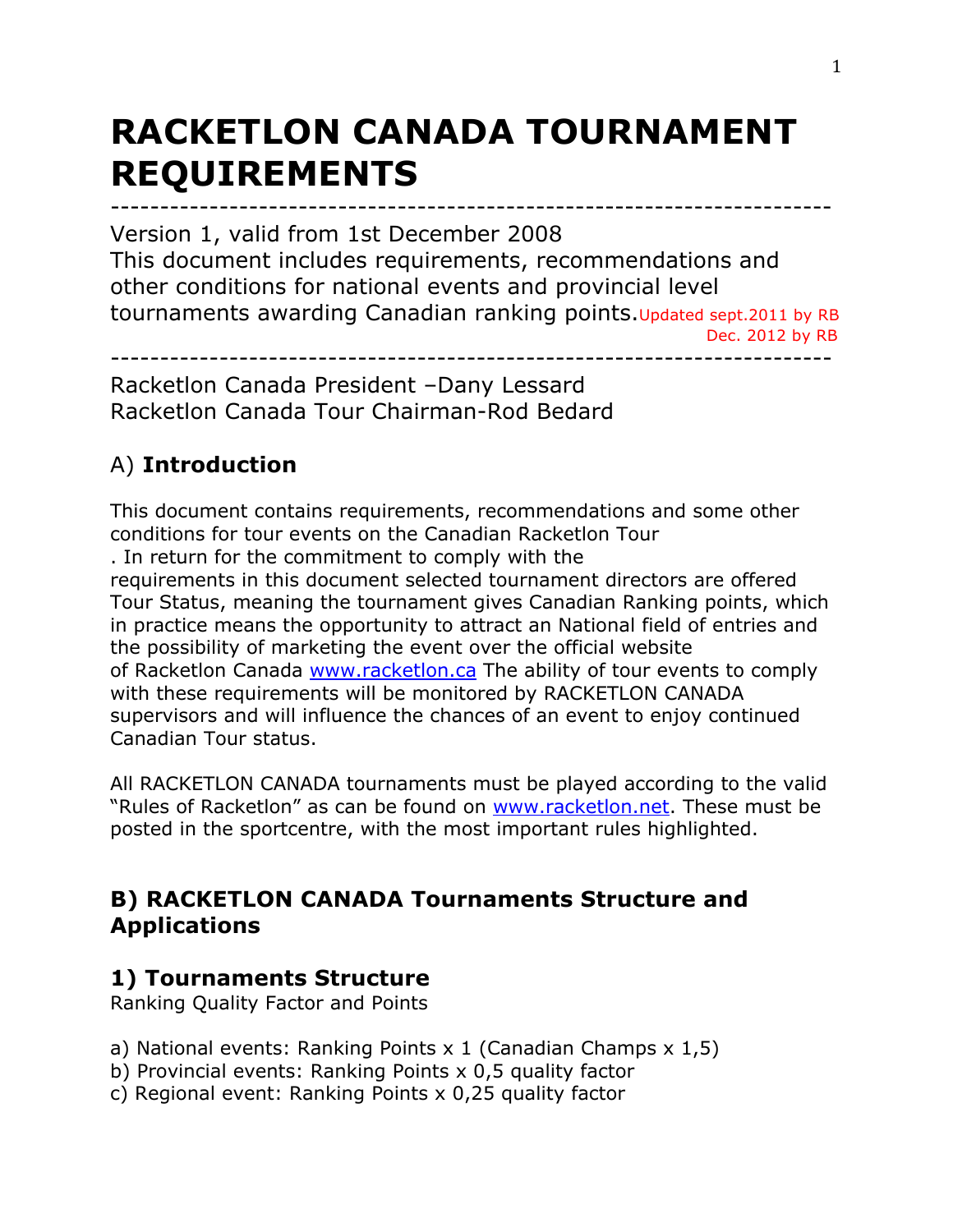The quality factor counts for all classes in all tournaments. Starting with 2008, the RACKETLON CANADA Canadian Tour was given a new structure. Canadian Tour Event from 2008 onwards:

- 4 to 6 National Tournaments
- A number of Provincial and regional tournaments

# **2) Tournaments Application**

Requirements

a) National event: application deadline 3 months notice

b) Provincial event: application deadline 2 month notice

c) Regional event: application deadline 1 month notice

Applications for all tournaments can be made to the Canadian Tour Chairman Rod Bedard(tournaments@racketlon.ca) and the president Dany Lessard (dany.lessard@racketlon.ca) via the application form available, having read and complying with this tournament requirements document.

The proposal for the RACKETLON CANADA Canadian Tour is made by the Tour chairman and sanctioned by the Board of Directors. All members of the Board shall be informed by e-mail one week before a tournament is announced in order to be able to give any extra information if available.

# **C) Tournament Requirements and Recommendations**

# **1) Prize Money – Entry Fees**

Requirements a)National events: minimum 1000\$ prize money, max. 75\$ entry fee,

b)Provincial events: 500\$ prize money, max. 60 \$ entry fee

c)Regional events: no minimum

For all tournaments more prize money than the minimum is always allowed, thus a Regional tournament may also offer prize money. Entry fees are restricted to maximum 75\$ for National events and must include one welcome present (e.g. t-shirt) and one food voucher. Provincials may charge a maximum of 60 \$ which must include at least either a food voucher or a welcome present.

All players who pull out of a National tournament after the entry deadline or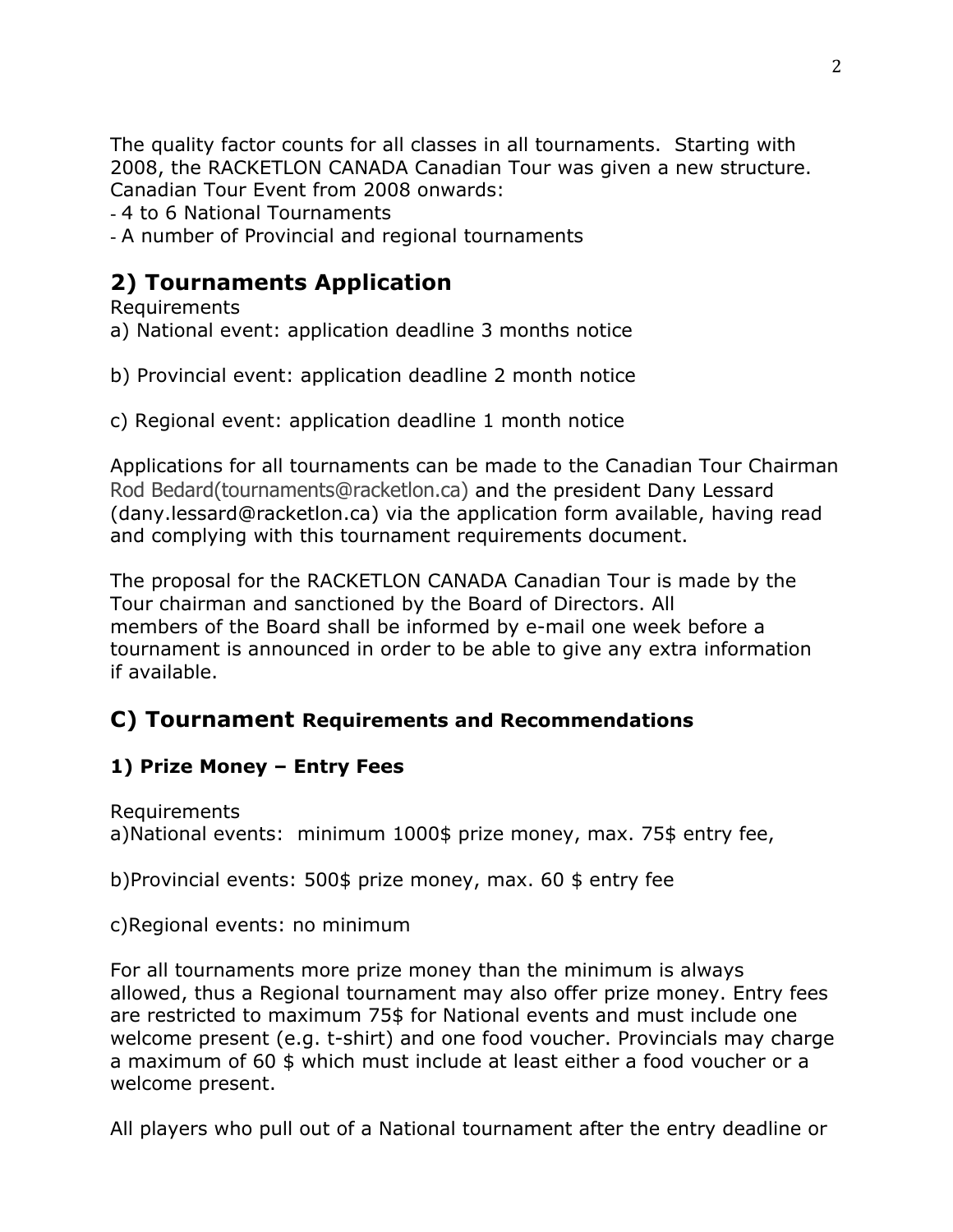don't show up are entitled to pay the full entry fee (if they have not already done so) no matter what the reason for pulling out or not showing up. The tournament organizers are asked to send a list of such players who did not pay to the RACKETLON CANADA Canadian Tour Chairman Rod Bedard, who will put them on a suspension list. These players, to be seen on the official website, are suspended for all further national tournaments until they have paid their outstanding entry fees to RACKETLON CANADA before their start at the next tournament. Tournaments may require prepayment over the internet and may in cases of non-payment charge extra for players who pay in cash on site.

### **2) Internet – Tournament Information**

Requirements

- a) National event: 2 months, hotel recommendations
- b) Provincial: 1 month
- C) Regional: none

GEST (Guaranteed Earliest Start Time) and GLET (Guaranteed Latest End Time) for the tournament must be published on the tournament homepage 1 months before tournament start in order to facilitate the booking of flights or other transportation in advance. In addition all further tournament related information must be available over the internet in the given time. At least two accommodation recommendations (high budget and low budget) must be given on the internet with CLEAR description how far the hotels are from the site and how they can be reached.

### **3) Tour Status Fee**

Requirements

For all Canadian participants 5\$ per player (max of 100\$ for regionals, 200 for provincials and 400\$ for nationals) must be paid to **Racketlon Canada** by cheque. The fee shall be paid within two weeks after the event. The address is: 1719 Jobin Cres. Gloucester, ON, K1J 1C6. Failure to comply will cause the tournament to loose his Tour status so no rankings points will be awarded. The results will not be processed until full payment is received.

# **4) Classes**

Requirements

a) National events: Men's A, Men's B, Women's A, Women's B, Seniors (45+), Boys u21; (U-16 and u-13 recommended)

b) Provincial tournaments: Men's A, Men's B Women's A and either u-21, u-16 or 0-45.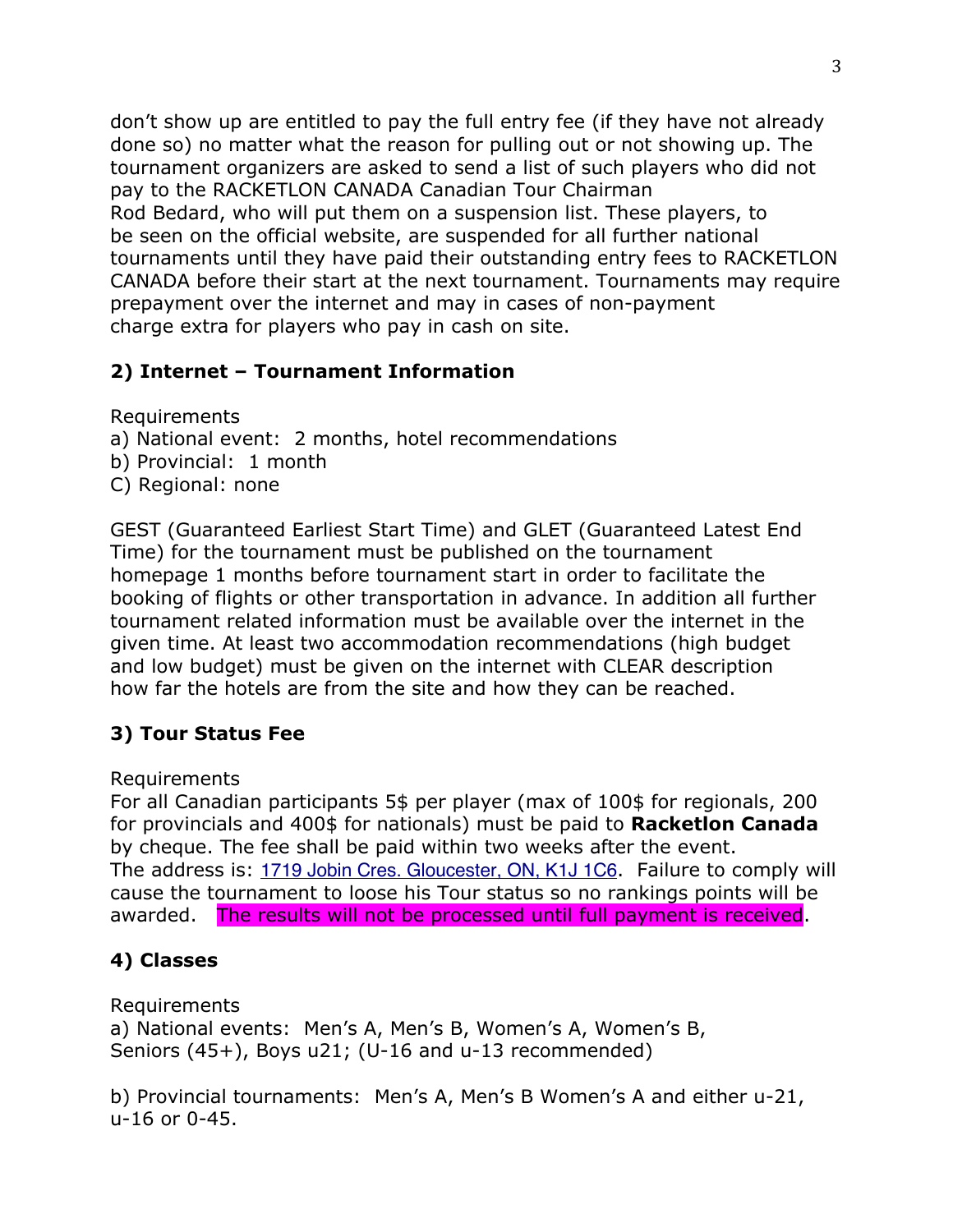C) Regional: Men's A, Men's B and women.

 Other official categories: u-21 girls, men's doubles, women's doubles, mixed doubles, O-55.

#### For all Classes it is a requirement to use the **official naming of**

**RACKETLON CANADA** otherwise no Canadian ranking points can be awarded. All classes in the requirement list must be on the application form. Classes can only and **MUST be played with a minimum of four participants** in order to count for the Canadian rankings. If less than 4 players enter for a class, classes can be put together. The requirements for Canadian Tour events is just the minimum, if tournament organizers want to have additional classes played in Canadian Tour events they may of course do so. If a tournament wants to play new and other classes than the ones listed above, it can do so even with less than 4 participants, but this will not award Canadian ranking points.

#### **Players can not play two classes in one category. E.g. Men A and Men B.**

The age classes shall be named and defined in accordance with the following conventions: **Boys and Girls u21** is open to all players **that turn 21** during the calendar year and younger (i.e. it is enough for the condition "<21" to be fulfilled *at some point during the year*). The same counts for Seniors (45+), which is open to all players that **turn 45 during the season calendar year**, and older (i.e. it is enough for the condition ">45" to be fulfilled *at some point during year*).

From 2009 on, all classes listed above will be recorded for ranking purposes.

### **5) Equipment and Facilities**

Requirements

a) National: 3-star table tennis balls, competition grade table tennis tables (1/2 inch minimum thickness) feather shuttle cocks all classes, double dot yellow squash balls, ITF-approved tennis balls, 2 match courts per sport except for tennis (three courts).

b) Provincial: 3–star table tennis balls, feather shuttle cocks in "A" classes, double dot yellow squash balls, ITF- approved tennis balls, 2 match courts per sport.

c) Regional: Same equipment but 2 tennis courts plus one of each of the three other sports.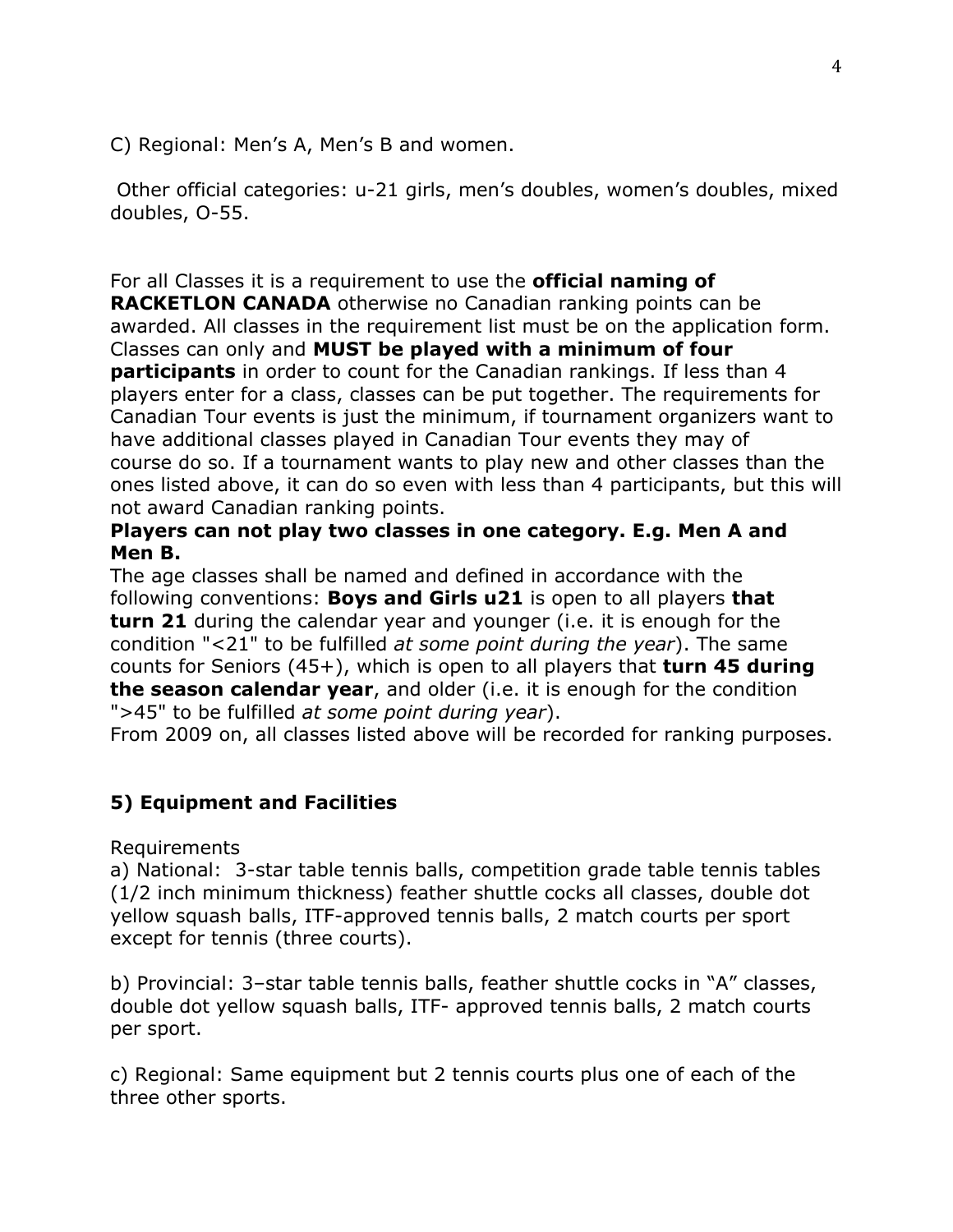#### 5.1) Table Tennis balls

Orange or white table tennis balls are a requirement on the Canadian Tour and must have 3 stars. The tournament director can decide which color of balls to use, but these must not have a similar color as the background walls or banners. In case a player is wearing the same color t-shirt as the ball he can be asked to change the t-shirt or the tournament can provide a different color ball.

#### 5.1.1) Table Tennis paddles

All National and provincial events must request paddles to have the ITTF logo on them. It is recommended that tournaments carry a few spared paddles.

#### 5.2) Badminton shuttles

It is a requirement on **National** Canadian Tour events that feather shuttles are used in all classes for Badminton. **Provincials** must use feather shuttles only in the "A" Classes, plastic may or may not be used in other classes. For all "A" classes the feather shuttles must be of the best A-quality, for all other classes B- quality.

#### 5.3) Squash Balls

Double yellow dot squash balls are a requirement in all adult classes for all tournaments.

#### 5.4) Tennis Balls

ITF-approved tennis balls are a requirement in all classes for all tournaments.

#### 5.5) Protective Glasses

It is a recommendation that organizers require protective glasses to be worn in squash, for all classes. For juniors (U-18 it is mandatory).

#### 5.6) Courts

A minimum of 2 courts in each sport (3 in tennis) must be available in order to start 2 matches parallel every 15 min for all National Canadian Tour Events. For Provincial events 2 match courts in each sport must be available. If there are any problems with this availability, organizers can ask the Tour chairman for exceptions. In case of summer events with tennis played outdoors at least 2 tennis courts must be available indoor in case of rain, for all events.

The lights must be reasonable on all courts, the nets must be of original height in table tennis badminton and tennis, held by weights in badminton and suspended by a string in table tennis. Single Posts must be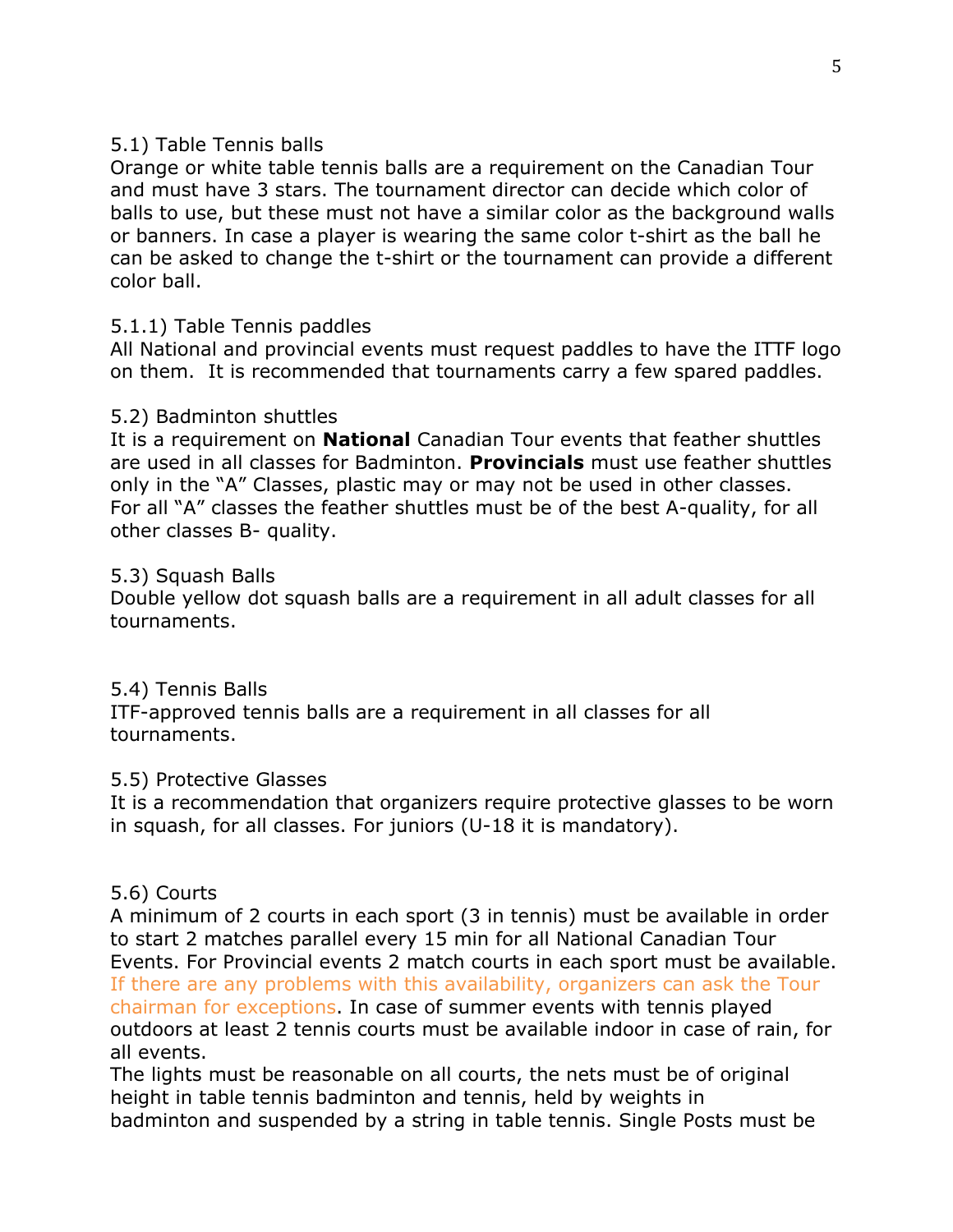used on the tennis courts for all single matches. The space around the table tennis tables must be reasonable (4m behind each table and 2m apart), the matches can't take place in a small low ceiling room (3m minimum).

#### 5.7) Practice Courts

It is a requirement that organizers provide at least one practice court per sport for National events at least one hour before tournament start. "A" level players must have the possibility to warm up with table tennis at least 10 minutes before the start of their first match.

### **6) DRAWS - SEEDING**

6.1) Requirements

a) Nationals: 3 match guarantee, separate provincial origin in 1st round (except for host province), draws online 1 week prior to event. Four to eight seeded players in "A" division, based on national ranking. Max of four wildcards (draw of 32).

b) Provincials: 2 match guarantee, up to four seeded players and two wildcards.

c) Regional: 2 matches guarantee.

It is a requirement for all Canadian Tour events to guarantee at least two matches for all players in each draw e.g. singles and doubles or Men and Veterans, but it is recommended to guarantee three matches for players travelling from abroad.

#### 6.2) Nationalities in the Draw

The provincial origin of the players must be clearly indicated in the draw, with the three lettered acronym. When the draws are made no players of the same province shall meet in the 1st round except players from the home province.

6.3) Elite Draws for **Canadian Championships** are to be done centrally by RACKETI ON CANADA

**All Canadian Championships draws** in women and men with prize money or any other draws like doubles or veterans if they offer prize money shall be done central by RACKETLON CANADA. There will be a Monrad draw sheet for 8, 12, 16, 24 and a maximum of 32 Elite players.

#### 6.4) Elite Draws – Cut Off

For all Canadian Championships tournament, the Tour chairman will choose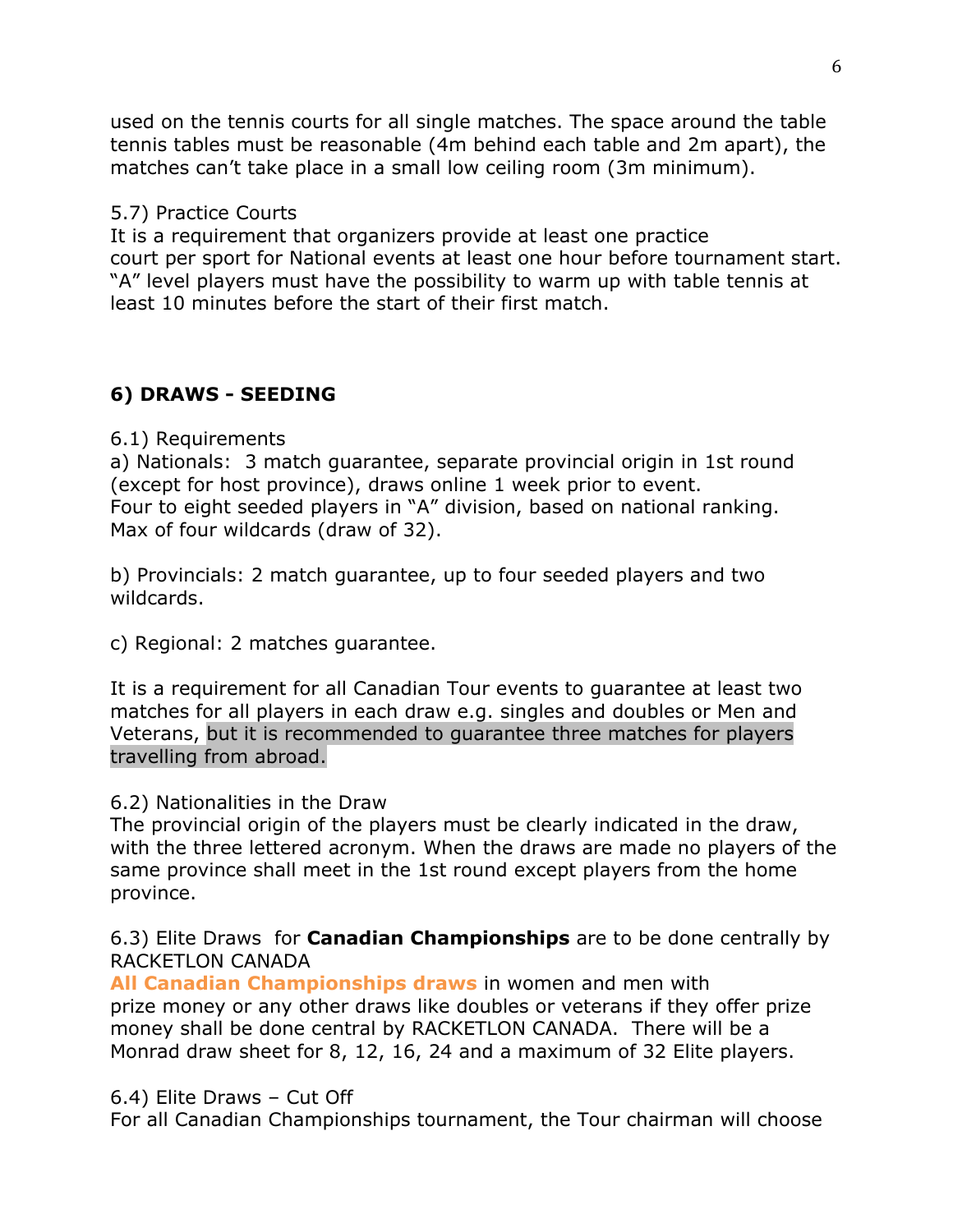the most appropriate size draw for the elite ("A") categories depending on the number and quality of entries, but all places must be taken up. In turn in all Canadian Championships events the players ranked in the top 7/8th's of the entries in the tournament MUST play in Class A. E.g. If a 32 draw is used in Class A, the top 28 ranked players in the tournament MUST play Class A. Thus players with a Canadian ranking position above this Cut-Off must enter Class A and cannot on their own wish play Class B. The remaining 4 players can then be chosen as per the wildcard system which is designated below in point 6.5.

#### 6.5) Elite Draws - Wildcards

Only the best players according to the Canadian ranking can enter the elite competitions of the Canadian Tour national events. A maximum of 1/8th of the total number of players in the draw can be offered a wild card, meaning they can enter the elite draw although having a lower or no Canadian ranking at all. Half of the wildcards are offered by the tournament director, the other half by Racketlon Canada. If there is an odd number of wildcards, the tournament director has the only or extra wildcard. (exception can be made for a first event in a province)

#### 6.6) Elite Draws - Seedings

The seeding for the elite competitions of all Canadian ranking events including Provincials must be done strictly according to the Canadian rankings. A total of 1⁄4 of the players in the used elite draw sheet should be seeded. I.e. 16 players, 4 seeded; 32 players, 8 seeded. The placing of the seeded players should be done in the quarterfinals seeded 1 to 4 play seeded 5 to 8. In the semifinals 1 plays 3 or 4 and 2 plays the other.

#### 6.7) Elite Draws - Withdrawals

In all Canadian ranking events including Provincials: If players in the Elite A draws withdraw after the draws are done, the tournament director should do his best to replace these players by the top seeded players from Men B. If they don't, any other appropriate local player can play or the position kept free. In case a seeded player withdraws, the last none seeded player according to Canadian ranking moves to the free position and the alternate player is moved to the last none seeded players original position.

#### 6.8) Other Draws

In all other draws without prize money it is up to the organizer to play group play, Monrad or knock out system with a plate competition. It is a recommendation to use the Canadian ranking as a basis for seeding and to classify the players in the classes, there is also no limitation for wildcards. Tournament organizers are reminded to try to restrict too strong players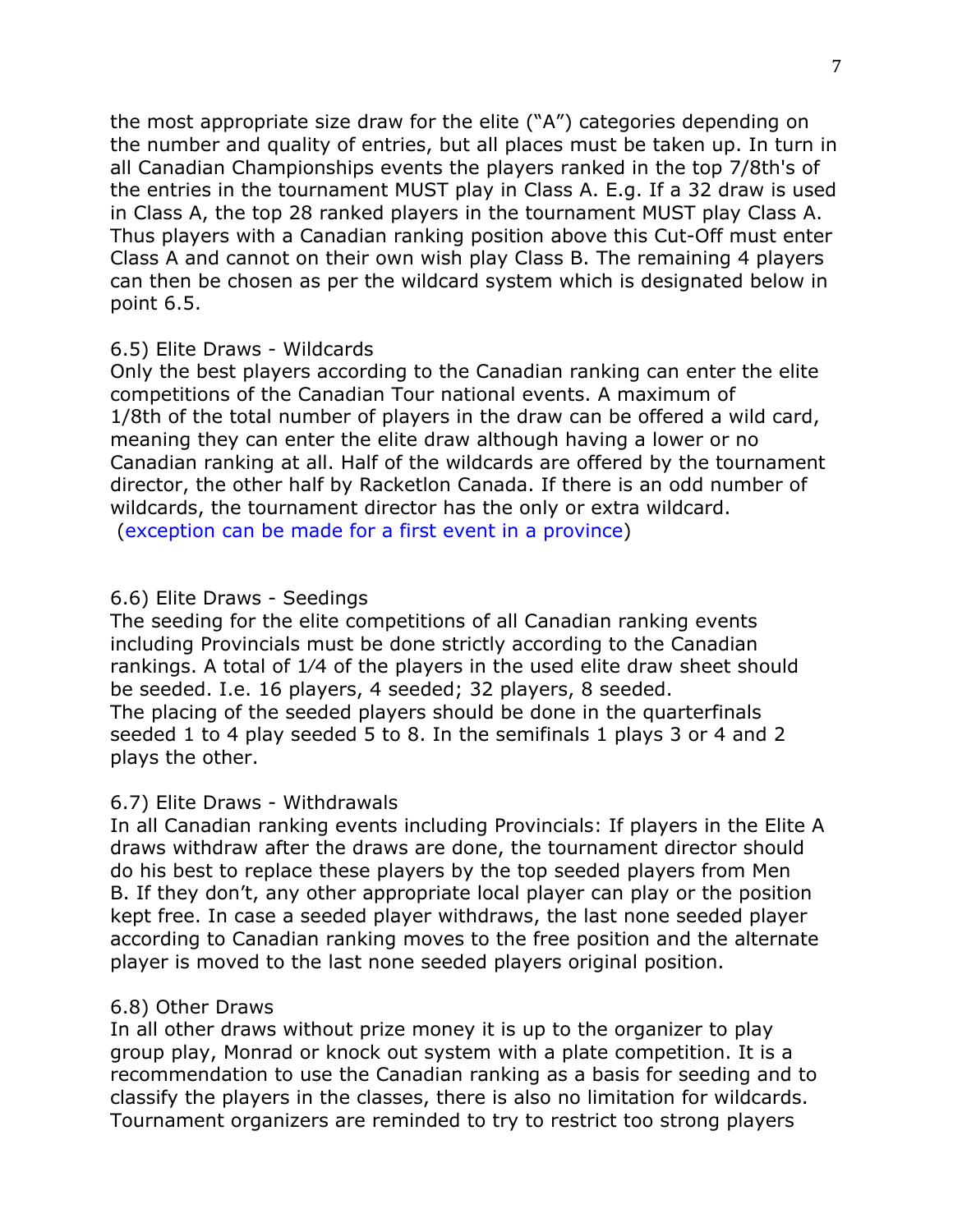playing in lower classes, so that the so called recreational players don't lose interest in Racketlon. At the end of all tournaments all players must have a clear end position in the draws, these can also be the same as another players position.

#### 6.9) Draws online

All draws for Canadian Tour national events must be online at least one week before the first day of the tournament on the tournament's own homepage or on the Racketlon Canada website.

# **7) Media - Results Reporting**

#### 7.1)Requirements

a) National events: media officer, one report one week before tournament and one report one day after, draws and results displayed in sports centre, print or electronic medias.

b) Provincials: one report one week before tournament and one report one week after, draws and results displayed in sports centre, local newspaper.

7.2) Reports on the Internet

The media officer is responsible to deliver one short report on the tournament latest one week before the first day of play and one report one day(one week for provincials) after the last day of play to RACKETLON CANADA. These requirements are in the interest of the tournament to help with the promotion.

7.3) Draws, results and rules displayed in sports centre

All draws must be displayed in the sports centre either on paper or on electronic monitors. The results should be updated permanently so that spectators can follow the tournament. The "Rules of Racketlon" must be displayed in the sports centre with the most important ones highlighted.

# **8) Referees**

Requirements

a) National events: Head referee, umpires for all finals of Elite (M and W)

b) Provincials and Regional: Head referee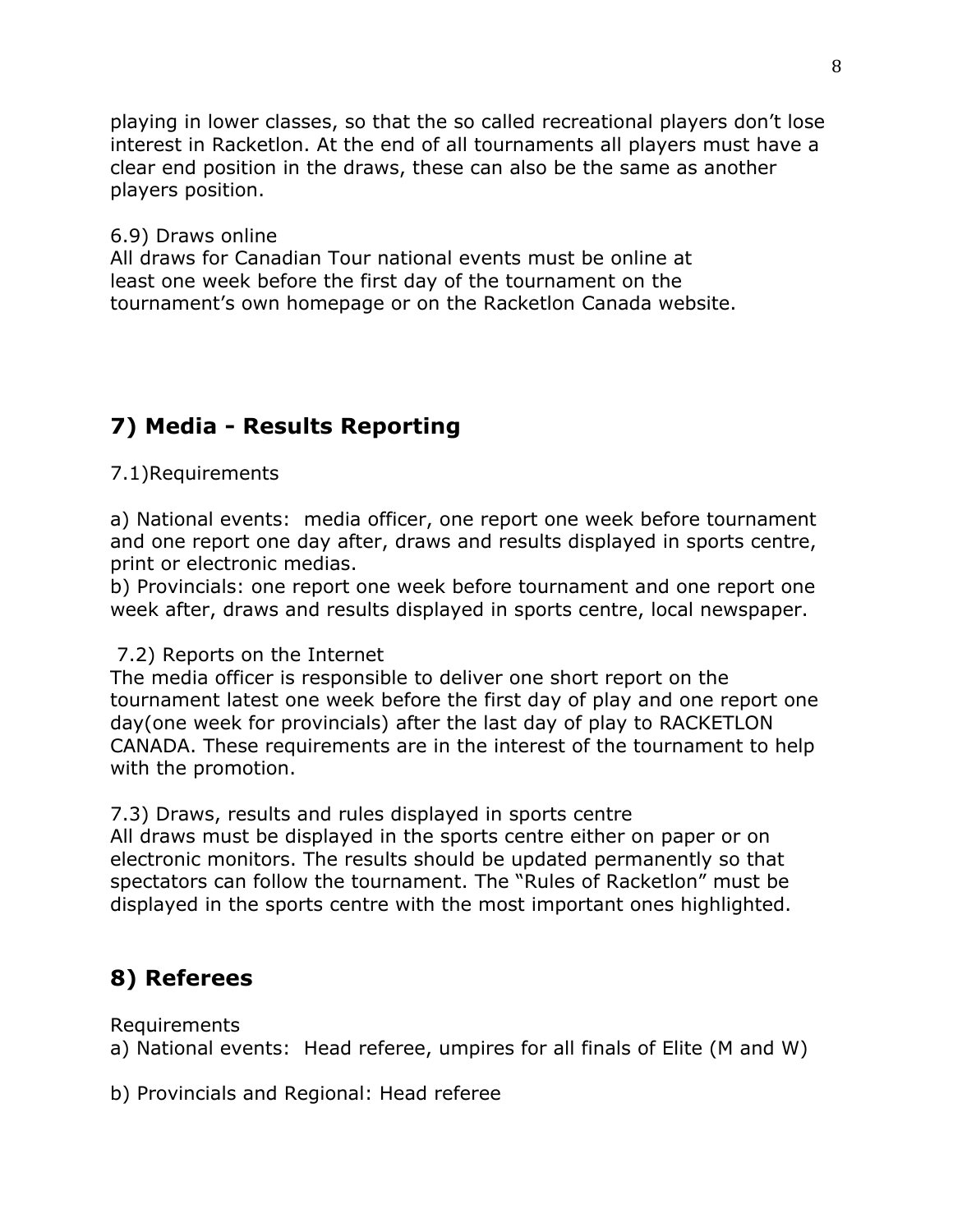All tournaments must appoint a Head Referee for the tournament, he takes all final decisions according to the Federation International de Racketlon Rulebook. In cases which are not provided for in the Rulebook, head referee takes final decisions on his own responsibility according to ideas and ethnics of Racketlon. In doubt he can consult the RACKETLON CANADA Supervisor, if present.

For all other draws, umpires must be provided if any of the players ask for one and an argument cannot be solved. Umpires can be any of the players taking part in the tournament, because by entering a Canadian Tour Racketlon tournament all players agree to referee in at least one of the four sports.

# **9) Other Requirements**

9.1) Canadian Tour Race Trophies

It is a requirement on the last tournament of the Canadian Tour season to provide trophies (RACKETLON CANADA will pay costs after cost calculation is received by tournament) for the players who finished first in the Canadian Tour Race in 0-45, men, women and U-21.

#### 9.2) Prize Giving Ceremony

All RACKETLON CANADA **national** tournaments are required to hold an official prize giving ceremony where at least the top 3 players or double pairs in all classes are awarded with medals or trophies. At Provincials other prizes can also be awarded.

#### 9.3) Stringing Service

At Canadian Tour **national** events, a stringing service should be on site or at least on standby (players have to pay themselves).

#### 9.4) RACKETLON CANADA Logo

All Canadian Tour national events are obliged to use the RACKETLON CANADA Logo on all printed tournament material and on the respective tournament webpages.

# **10) Commitment Statement**

By sending the application form to RACKETLON CANADA for any RACKETLON CANADA ranking events, tournament director automatically confirm to Racketlon Canada that they will follow the requirements given in this document. The application form is a CLEAR and FINAL COMMITMENT STATEMENT.